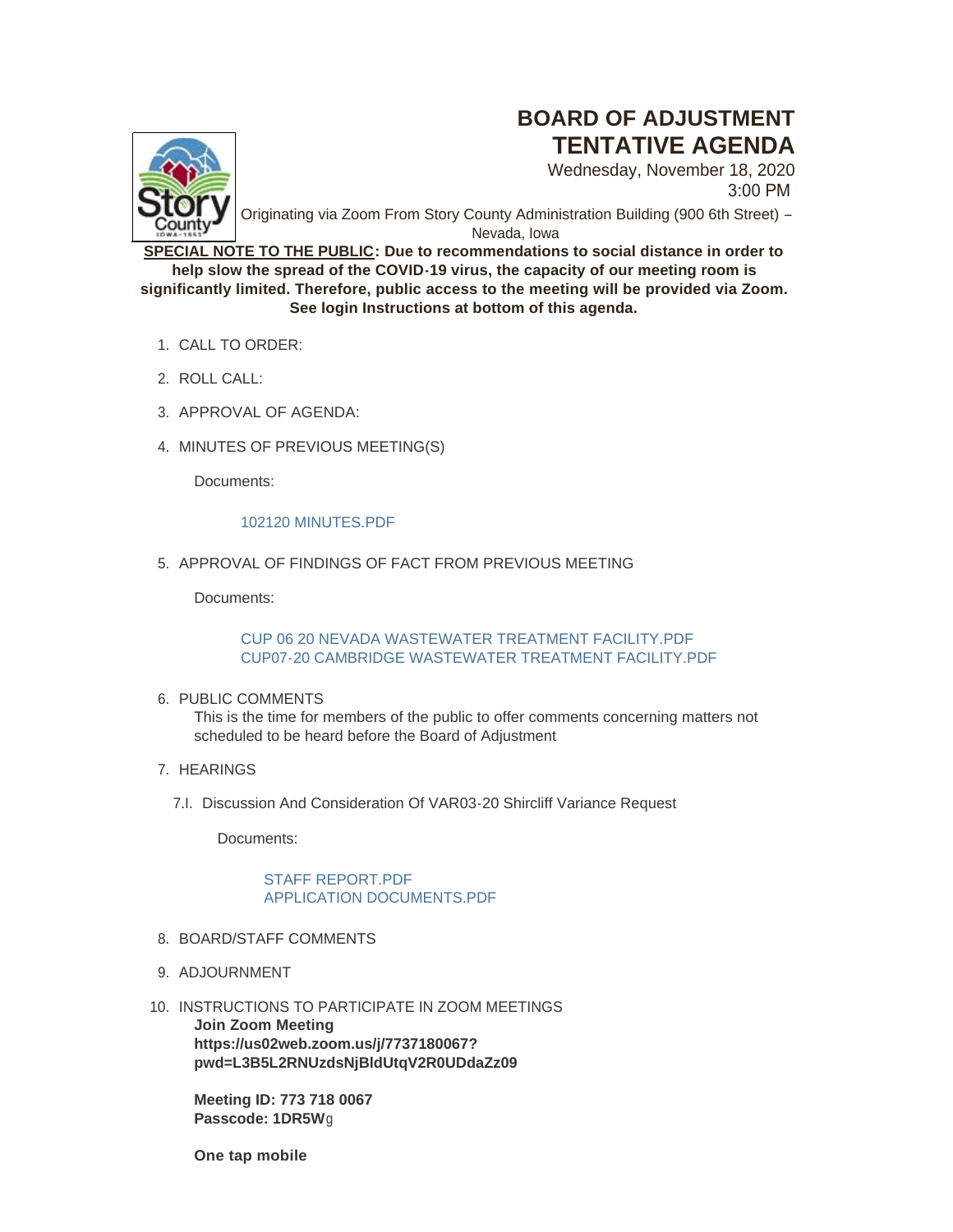+19292056099,,7737180067#,,,,,,0#,,540442# US (New York) +13017158592,,7737180067#,,,,,,0#,,540442# US (Germantown)

#### **Dial by your location**

- +1 929 205 6099 US (New York)
- +1 301 715 8592 US (Germantown)
- +1 312 626 6799 US (Chicago)
- +1 669 900 6833 US (San Jose)
- +1 253 215 8782 US (Tacoma)
- +1 346 248 7799 US (Houston)

#### **Meeting ID: 773 718 0067**

#### **Passcode: 540442**

Find your local number: https://us02web.zoom.us/u/kr2gBYKBf

- <sup>l</sup> **We ask that you mute your phone to help eliminate background noise.**
- Audio recordings of all Board meetings will be posted on the STORY COUNTY WEBSITE

## **• How to Participate in Meeting Discussions**

 $\circ$  If you would like to watch a meeting as it happens and participate in the

discussion, you can do so via Zoom (www.zoom.us). Zoom is a videoconferencing

platform that works across different internet-enabled devices and standard

telephones. Meetings that are being held via Zoom will have information on each agenda regarding how to access the meeting in Zoom. Each meeting is assigned a meeting ID (sometimes called a "webinar ID") that you will need to use to access the meeting.

- **Zoom video conferencing** You can access the meeting by either clicking the link found on the agenda, or by opening the Zoom application and entering the meeting ID number on the agenda.
	- $\circ$  Meeting participants will be able to watch and hear the meeting as it takes place.
	- ¡ **For portions of the meeting where public input is accepted, you will need to press the "unmute" button to speak, provide your name, address and your comments. Can also press the "raise hand button" to request to speak.**
- Zoom phone conferencing As an alternative to video conferencing, participants may call in to a phone conference using their touch-tone phone. Several call-in telephone numbers are provided on each meeting agenda. Unless otherwise indicated, the number is a long-distance phone number; charges may apply depending on your telephone provider.
	- $\circ$  Once you have dialed the telephone number provided, you will be prompted to enter the Meeting ID number (found on the agenda). During the meeting, you will be able to hear the discussion live, but will not be able to see any content.
	- ¡ **For portions of the meeting where public input is accepted, you will need to "unmute" to speak, provide your name, address and your comments. Press \*6 on phone to "unmute." Can also press \*9 to "raise hand" to request to speak.**

The Board shall adjourn prior to but no later than 11:30 p.m. Any business not brought forth to the Board prior to adjournment shall be tabled to the next regularly -scheduled Board hearing.

\*Story County strives to ensure that its programs and activities do not discriminate on the basis of race, color, national origin, sex, age or disability. Persons requiring assistance, auxiliary aids or services, or accommodation because of a disability may contact the county's ADA coordinator at (515)382-7204.